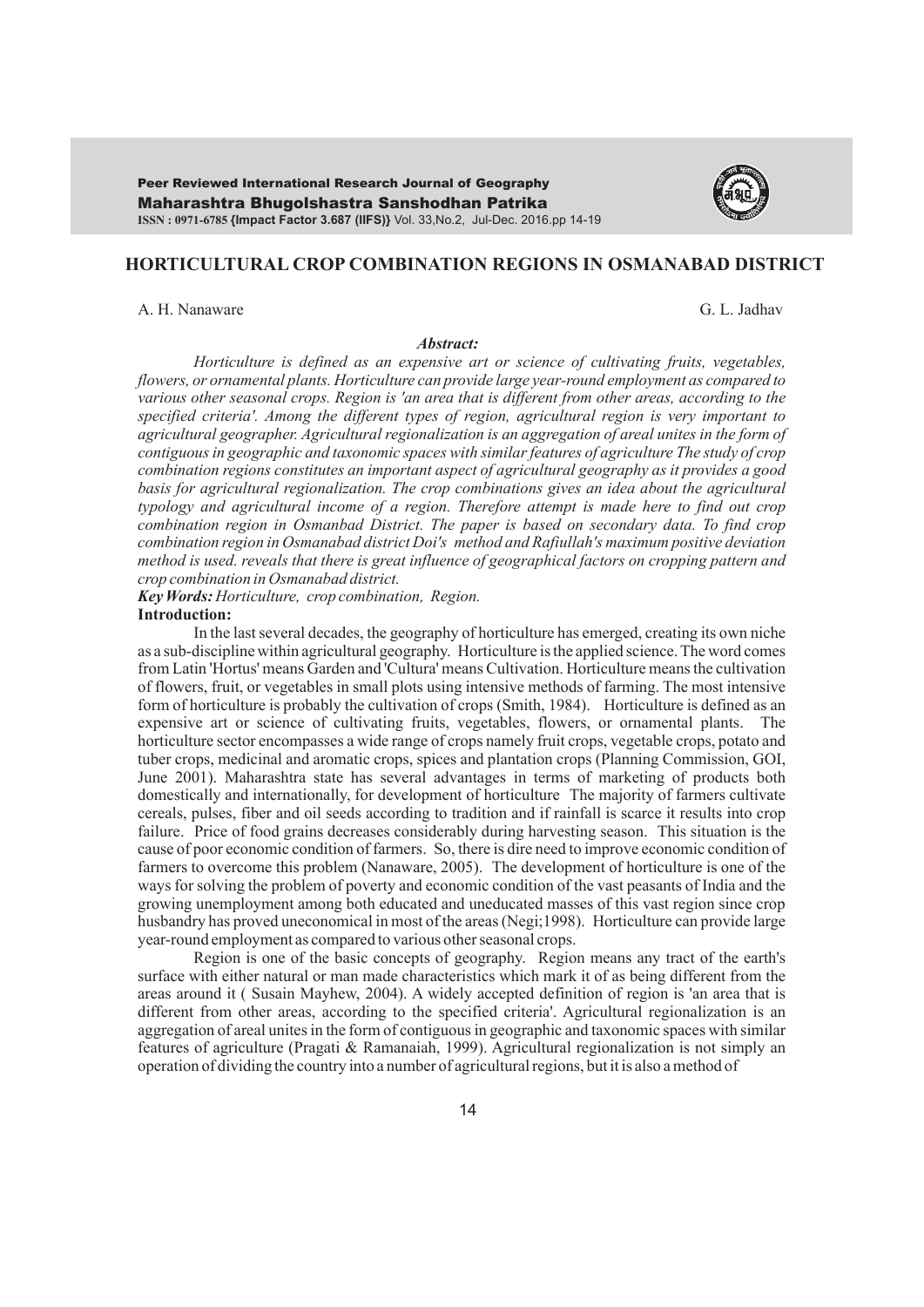# A. H.Nanaware, G. L. Jadhav

understanding the agricultural pattern and agro- geographical relationship. It conveys that it is a contiguous area having some kind of agricultural homogeneity. Any segment or portion of the Earth's surface possessing a distinctive form of agriculture is an agricultural region (Jasbir Singh, 1984). The term agricultural region has been used in it's traditional sense but still it does not lose any significance; rather it's used much wider. Among the different types of region, agricultural region is very important at to the point of agricultural geographer. The agricultural region is a device for selection and investigating regional grouping of the complex agricultural phenomena.

The study of crop combination regions constitutes an important aspect of agricultural geography as it provides a good basis for agricultural regionalization. The crops are generally grown in combinations and it is rarely that a particular crops occupies a position of total isolation other crops in a given areal unit at a given point of time( Husain,2002). It is fruitful in many ways such as to understand the cropping pattern, crop concentration in a given area. The crop combinations give an idea about the agricultural typology and agricultural income of a region. Such regions provides areal significance and strength of individual crops, to advocate suitable device for planning improvements in the under developed regions. Besides this, they are helpful in the introduction of innovations in agriculture. In simple manner crop combination analysis is really core of agricultural geographic investigation. Therefore attempt is made here to find out crop combination region in Osmanbad District.



# **LOCATION MAP OF OSMANABAD**

Figure No. 1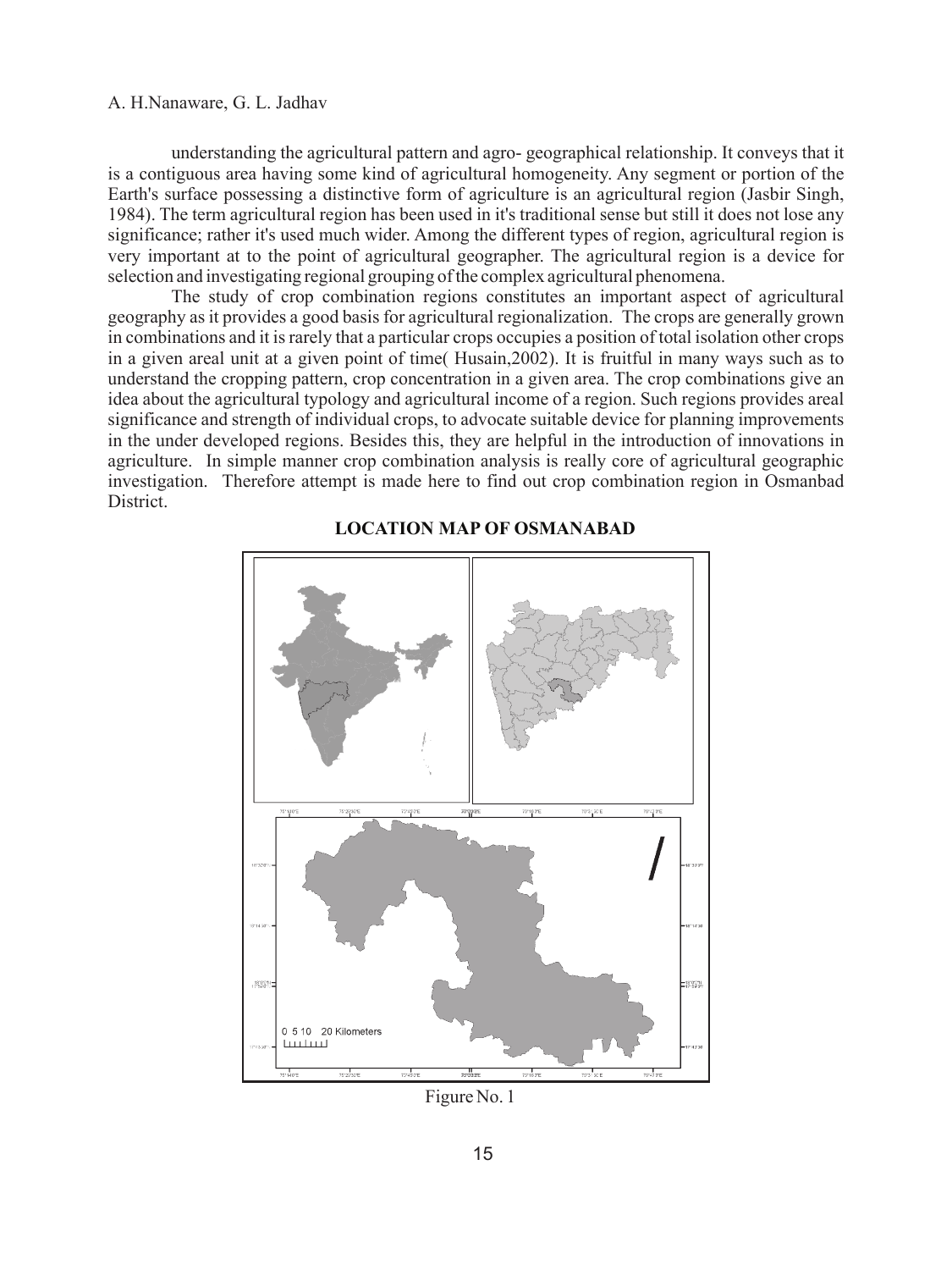#### **The Study Region:**

The Osmanabad district is located in Southern part of Maharashtra. The absolute location of district is 17º 35' to 18º 40' North Latitudes and 75º 16' to 76º 40' East Longitudes. The district has an area of 7569 Sq KM. East-West extent is 280 KM. and South-North extents only 240 KM. As for as area is concerned, the district ranks 24th in the state of Maharashtra. It is bounded on the South-West by Solapur district, on the North-West Ahmednagar district and South by Bidar and Gulbarga district of Karnataka State. The district consists of eight tahasils namely Osmanabad, Tuljapur, Lohara, Omerga, Kalamb, Bhoom, Paranda and Washi.

It lies on the Deccan plateau with an average height of 600 metre above from sea level. most of the area of district is covered by Balaghat Ranges with patches of low level plain. Climate of the district is hot and dry, as daily mean maximum temperature ranging in between 30ºC to 39ºC and minimum temperature ranging in between 18ºC to 21ºC. Osmanabad District comes under the low rainfall region, with about 623.16 mm average annual rainfall. The soil of the district is essentially derived from the Deccan Trap, can broadly classified into four groups- shallow soil, medium soil, medium deep, and deep soil. The district consists of 8 urban centers and 735 villages. District is inhabited by 16,60,311 population (as per 2011 census) and density of population is 219 per sq. km. **Objectives:** 

The main objective of preset study is to analyze horticulture crop combination regions in Osmanabad district.

### **Data collection and Methodology:**

 The present paper is based on secondary sources of data comprising of the district census handbook, gazetteers, statistical abstract, seasonal crop reports, socio economic review of districts of Marathawada.

Collected data are processed. To avoid fluctuation in area under crops and to get reliable result quinquennial average is taken into consideration. Percentage of area under each crop to total cropped area is calculated. A large number of experts have suggested a number of statistical methods to deal with crop combination regions i.e. Weaver's, Ruffiullah's, Athawale's Ayyar and Doi. To find crop combination region in Osmanabad district Doi's method and Rafiullah's maximum positive deviation method is used. The Doi`s formula may be expressed as (Ed2). The combination having the lowest (Ed2) will be the crop combination. In Doi`s technique it is not required to calculated (Ed2) for each. Combination is actually established by on sheet table.

Rafiullah's maximum positive deviation method gives such combinations that are representative of the primary crops further crop combinations are conformity with the soil and rainfall distribution. Therefore maximum positive deviation method has an advantage over Weaver's method (Hussain Majid, 1972). The Rafiullah's formula is expressed as fallow.

$$
D=
$$
\n
$$
D=
$$
\n
$$
D=
$$
\n
$$
D=
$$
\n
$$
D=
$$
\n
$$
D=
$$
\n
$$
D=
$$
\n
$$
D=
$$
\n
$$
D=
$$
\n
$$
D=
$$

Where,

 $D = Deviation$ 

Dp= Positive difference from the median value of theoretical curve value of Combination.

Dn= Negative difference from the median value of theoretical curve value of combination.

N= Number of crops in the combination.

The crop combination patterns are worked out considering Tehsil as a study unit. After the calculation crop combination table is prepared and on the basis of these table analysis and conclusions are drown. Result and Discussion: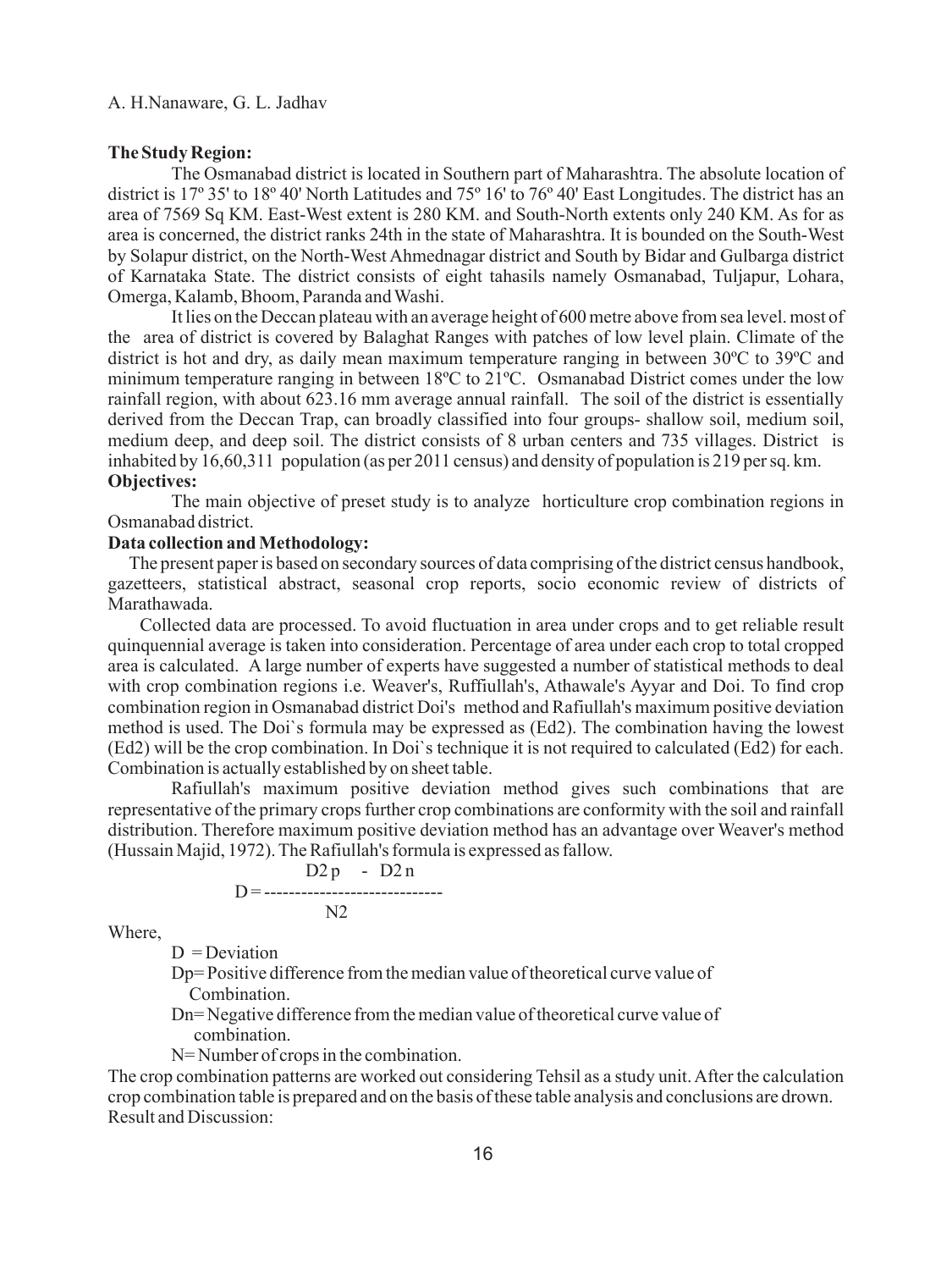### A. H.Nanaware, G. L. Jadhav

A) Crop Combination Method of Doi's:

As per Doi,s technique Monoculture, two crops combination and three crop combinations are absent in Osmanabad district during 2009-2014.

Four Crop Combinations:

The table no. 1Aindicates that during 2009-14, as per Doi's method (1959) four horticultural crop combination is practiced only in Washi tehsils of the study region. In Washi tehsil Onion, Mango, other fruits and other spices constitute the combination due to the favorable soil condition and seasonal irrigation facilities.

Five Crop Combinations:

The five horticultural crop combination is observed in two tehsils of the study region i.e. Kalam and Omerga tehsils. In Kalam tehsil, the Onion is the dominant crop; the largest coverage of Onion stands as first rank, followed by other fruits, other vegetables, Mango and other spices. In Omerga tehsil, the Grape is the dominant crop followed by Banana, Brinjal, Mango and other fruits. The favorable environmental condition has been found to be suitable for this pre-dominant crop. The medium deep to very deep type of soil is also favorable for these combinations. Six Crop Combinations:

During 2009-14, six horticultural crop combinations is observed only in Bhum tehsil. Other fruits, Onion, Mango, other spices, other vegetables and Grapes constitute the combination because tehsil lie in high rainfall variability region.

Seven Crop Combinations:

During 2009-14, seven crops combination is recorded in four tehsils of the study region i.e. Paranda, Osmanabad, Tuljapur and Lohara tehsils. In Paranda tehsil Onion, Grapes, Mango, other fruits, other spices, Chilli and other vegetables entered in the combination. In Osmanabad tehsil Grapes, Brinjal, other fruits, Garlic, Onion, Lime fruits and other spices entered in the combination. In Tuljapur tehsil Grapes, Garlic, other fruits, Onion, Brinjal, Mango and other spices entered in the combination due to the market facilities, whereas in Lohara tehsil Grapes, Other spices, Brinjal, Mango, other fruits, Garlic and Tomato entered in the crop combination.

The comparison between table 1 A and 1 B reveals that the change in crop combination region based on Doi's method. Seven tehsils show the change in crop combination. Six crops to four crops change is recorded in Washi tehsil, farmers discarded lime fruits and chilli crop. Six crops to seven crops change is recorded in Paranda, Tuljapur and Lohara tehsils. In Paranda and Tuljapur Onion is entered in crop combination, whereas in Lohara tehsil Garlic is entered as new crop.

| Table no. 1 A: Horticultural Crop Combination Region by Doi's Method 1999-2004 |  |  |  |
|--------------------------------------------------------------------------------|--|--|--|
|--------------------------------------------------------------------------------|--|--|--|

| Sr.<br>lΝo. | Tehsil    | 5 Crop         | 6 Crop            | 7 Crop             |
|-------------|-----------|----------------|-------------------|--------------------|
| 1           | Paranda   |                | $C+M+Ov+Os+OF+G$  |                    |
| 2           | Bhum      | $Os+M+C+OF+Ov$ |                   |                    |
| 3           | Washi     |                | $M+O+Os+OF+L+C$   |                    |
| 4           | Kalam     |                | $Ov+M+Os+O+C+L$   |                    |
| 5           | Osmanabad |                |                   | $M+Ov+Os+OF+O+L+C$ |
| 6           | Tuljapur  |                | M+OF+Gl+G+Os+Br   |                    |
| 7           | Lohara    |                | $Os+Br+M+OF+G+T$  |                    |
| 8           | Omerga    |                | $M+Os+OF+G+Br+Gl$ |                    |
| 9           | District  |                | M+Os+GorOv+O      |                    |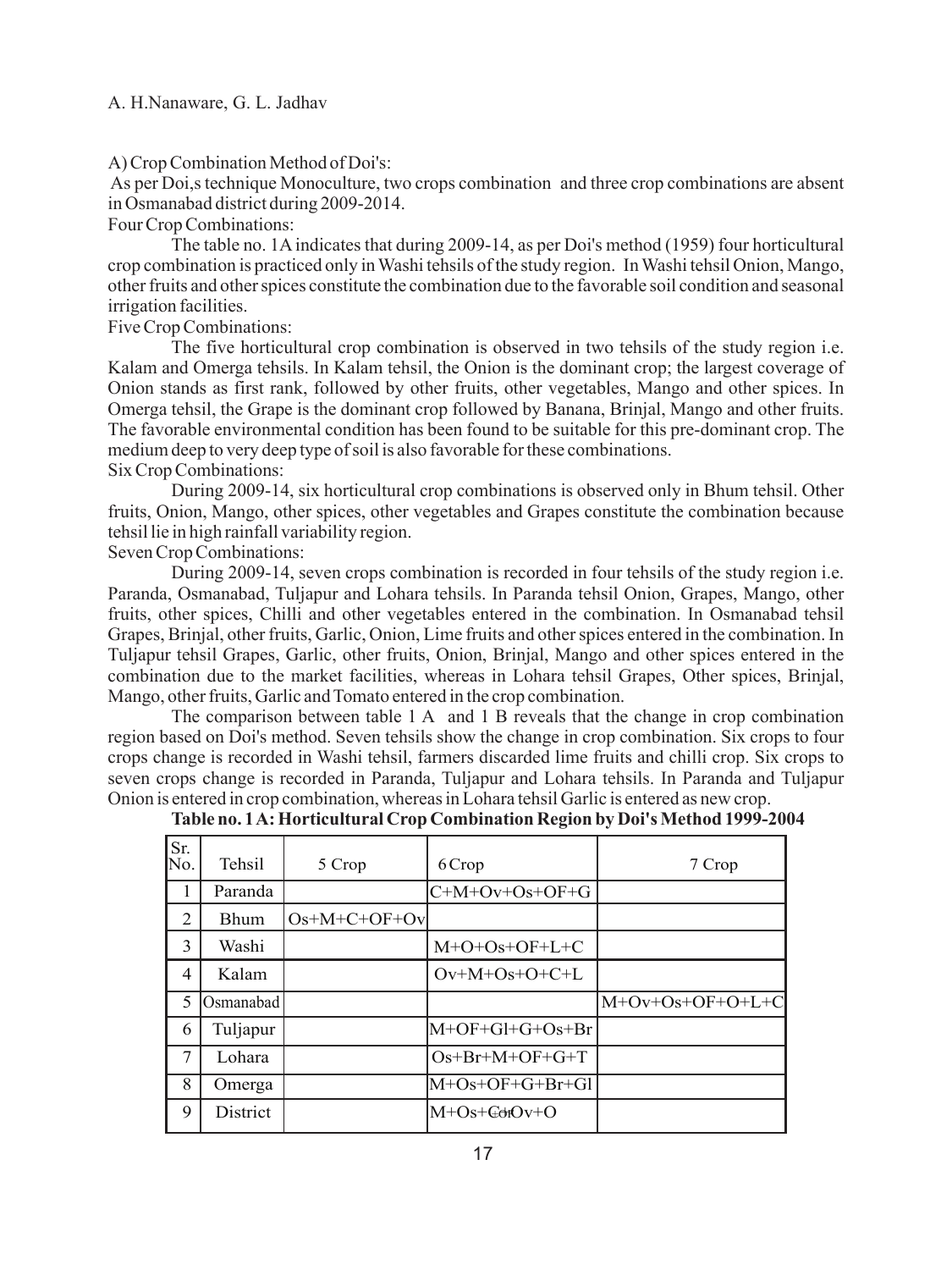| Sr.<br>$\rm{No}$ |             |             |                |                |                     |
|------------------|-------------|-------------|----------------|----------------|---------------------|
|                  | Tehsil      | 4Crop       | 5 Crop         | 6 Crop         | 7 Crop              |
| 1                | Paranda     |             |                |                | $O+G+M+OF+Os+C+Ov$  |
| 2                | <b>Bhum</b> |             |                | OF+O+M+Os+Ov+G |                     |
| 3                | Washi       | $O+M+OF+Os$ |                |                |                     |
| 4                | Kalam       |             | $O+OF+Ov+M+Os$ |                |                     |
| 5                | Osmanabad   |             |                |                | $G+Br+OF+Gl+O+L+Os$ |
| 6                | Tuljapur    |             |                |                | G+Gl+OF+O+Br+M+Os   |
| 7                | Lohara      |             |                |                | $G+Os+Br+M+OF+GI+T$ |
| 8                | Omerga      |             | G+B+Br+M+OF    |                |                     |
| 9                | District    |             |                |                | $O+OF+M+Ov+Os+G+C$  |

**Table no. 1 B: Horticultural Crop Combination Region by Doi's Method 2009-2014**

**Source:**Compiled by Researcher on the basis of One Sheet Table prepared by Doi in 1957. **Note:** M=Mango, G=Grapes, L=Lime fruits, B= Banana, OF= other fruits, O=Onion, Br= Brinjal, T= Tomato, Ov= other vegetables, C=Chilly, Gl=Garlic, Os= other spices

Five crops to six crops change is recorded only in Bhum tehsil. Instead of Chilli Grapes and Onion are entered in crop combination in Bhum tehsil. Six crops to five crops change is recorded in Kalam and Omerga tehsils. In Kalam tehsil, in place of chilli and Lime fruits, the other fruits are entered in crop combination, whereas in Omerga tehsil instead of other spices and Garlic, Banana is entered in crop combination.

# **B) Crop Combination by Rafiullah's Method:**

The resultant of crop combination region by Rafiullah's method is as following.

 **Table no -2: Horticultural Crop Combination by Rafiullah Method 1999-04 and 2009-14**

| Sr.No           | Tehsil      | Monoculture     |              |  |
|-----------------|-------------|-----------------|--------------|--|
|                 |             | 1999-2004       | 2009-14      |  |
| 1               | Paranda     | Chilli          | Onion        |  |
| $\overline{2}$  | <b>Bhum</b> | Other spices    | Other fruits |  |
| 3               | Washi       | Mango           | Onion        |  |
| 4               | Kalam       | Other vegetable | Onion        |  |
| 5               | Osmanabad   | Mango           | Onion        |  |
| 6               | Tuljapur    | Chilli          | Onion        |  |
| $7\phantom{.0}$ | Lohara      | Other spices    | Onion        |  |
| 8               | Omerga      | Chilli          | Onion        |  |
|                 | District    | Mango           | Onion        |  |

 **Source: Compiled by Researcher**